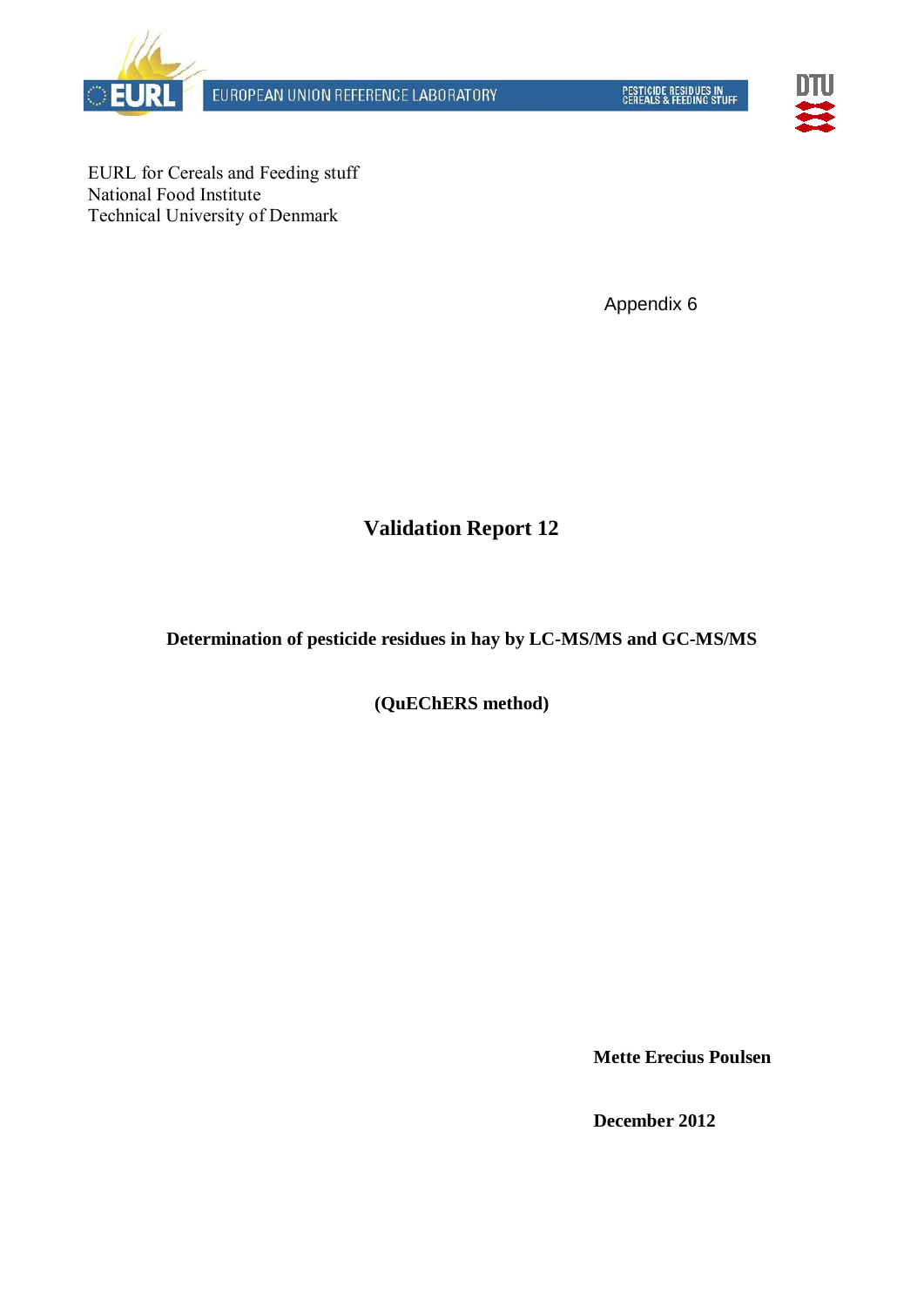## **CONTENT:**

| Appendix 1. MRM transitions for the validated pesticides analysed by LC/MS/MS9                     |  |
|----------------------------------------------------------------------------------------------------|--|
| Appendix 2. MRM transitions for the validated pesticides analysed by GC/MS/MS  11                  |  |
| Appendix 3. Recoveries, repeatability ( $RSDr$ ) and Limit of Quantification (LOQs) for pesticides |  |
|                                                                                                    |  |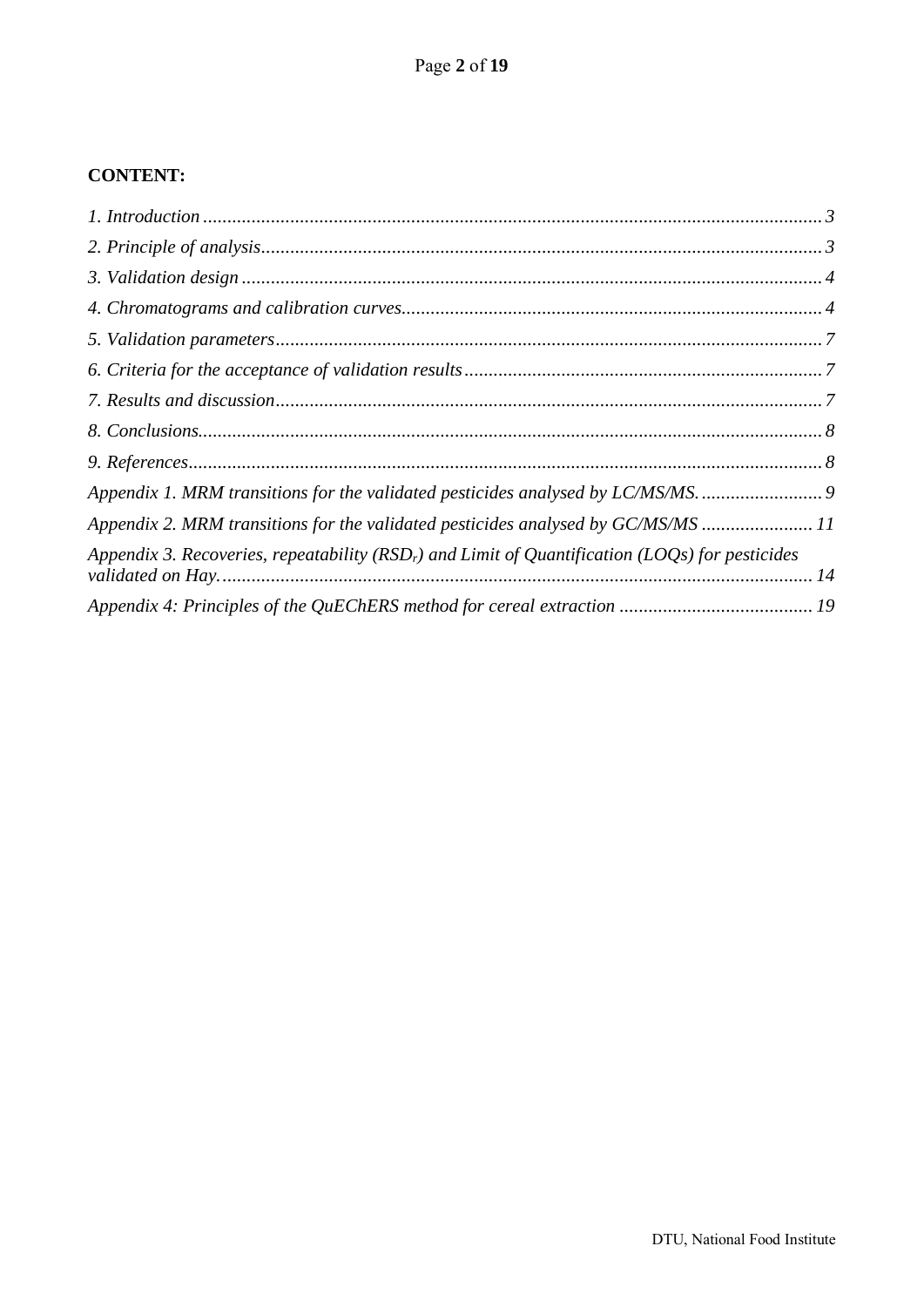## <span id="page-2-0"></span>**1. Introduction**

This report describes the validation of the QuEChERS method combined with LC-MS/MS and GC-MS/MS. The method was validated for 75 pesticides and degradation products in hay matrix. The QuEChERS method has an extraction and clean-up step, which has been developed to be Quick, Easy, Cheap, Efficient, Rugged and Safe. The method is most commonly used on fruit, vegetables and cereals<sup>1</sup>. The method were slightly modified due to the dry texture of the hay.

## <span id="page-2-1"></span>**2. Principle of analysis**

**Sample preparation:** The hay samples was is grinded on a cutting Mill SM 2000 from Retsch equipped with a sieve at 1 mm (see foto below).

**Extraction:** One gram of sample was added 10 ml of water and left for 30 min. Then the samples were added ml acetonitril and the samples was shaken. Salt and buffer mixture was added and the sample was shaken again.

**Clean-up:** After centrifugation the supernatant was transferred to a tube with PSA and MgSO4. After shaking and an additional centrifugation step the final extract is diluted 1:1 with acetonitrile to obtain the same matrix concentration as in the calibration standards. For the LC-MS/MS analysis the extraction is followed by adding internal standard and the extract is filtered into HPLC vials.

#### **Quantification and qualification:**

LC-MS/MS: The pesticide residues are separated on a reversed-phase column and detected by tandem mass spectrometry (MS/MS) by electrospray (ESI). The validation includes pesticides determined with both positive and negative ESI.  ${}^{13}C_6$ -carbaryl was used as internal standard for quantification. All pesticides were detected in the multiple reaction monitoring mode (MRM). For each pesticide precursor ion and 2 product ions were determined. One product ion for quantification and one for qualification. The MRM transitions for the pesticides and degradation products sought validated are given in **Appendix 1**.

GC/MS/MS: The pesticide residues are separated on a DB5-MS column and detected by tandem mass spectrometry (MS/MS) operating with electron energy at 70 eV, source temperature at 180°C and transfer line at 250°C. The injection volume was 4 µl. All pesticides were detected in the multiple reaction monitoring mode (MRM). For each pesticide two transistion were determined. One for quantification and one for qualification. The MRM transitions for the pesticides and degradation products are given in Appendix 1.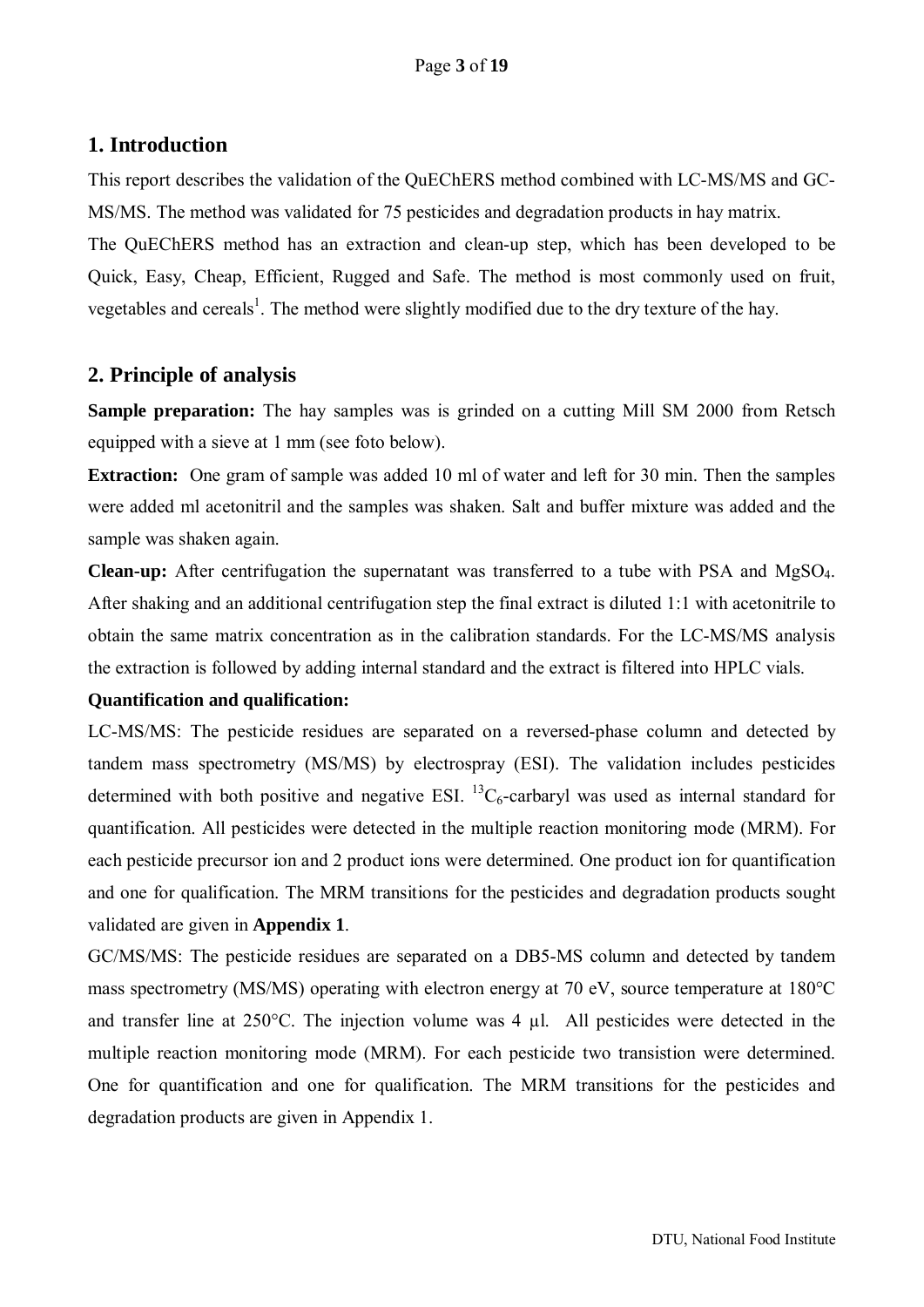## <span id="page-3-0"></span>**3. Validation design**

The method was south validated for 93 pesticides or degradation products in hay. The validation was performed on 5-6 replicates on each cereals commodity at each of the three spiking levels; 0.01, 0.02 and 0.1 mg/kg. A blank sample of hay was included.

## <span id="page-3-1"></span>**4. Chromatograms and calibration curves**

The calibration curve is determined by the analysis of each of the analysts at at least 4 calibration levels, i.e. 0.003, 0.01, 0.033 and 0.1 µg/ml. The calibration curves were best fitted to linear curves. The quantification was performed from the mean of two bracketing calibration curves. The majority of the correlation coefficients (R) were higher or equal to 0.99. Examples of chromatograms obtained when analysing the extracts by LC-MS/MS and GC-MS/MS are presented in **Figure 1**. Examples of calibration curves are presented in **Figure 2**.

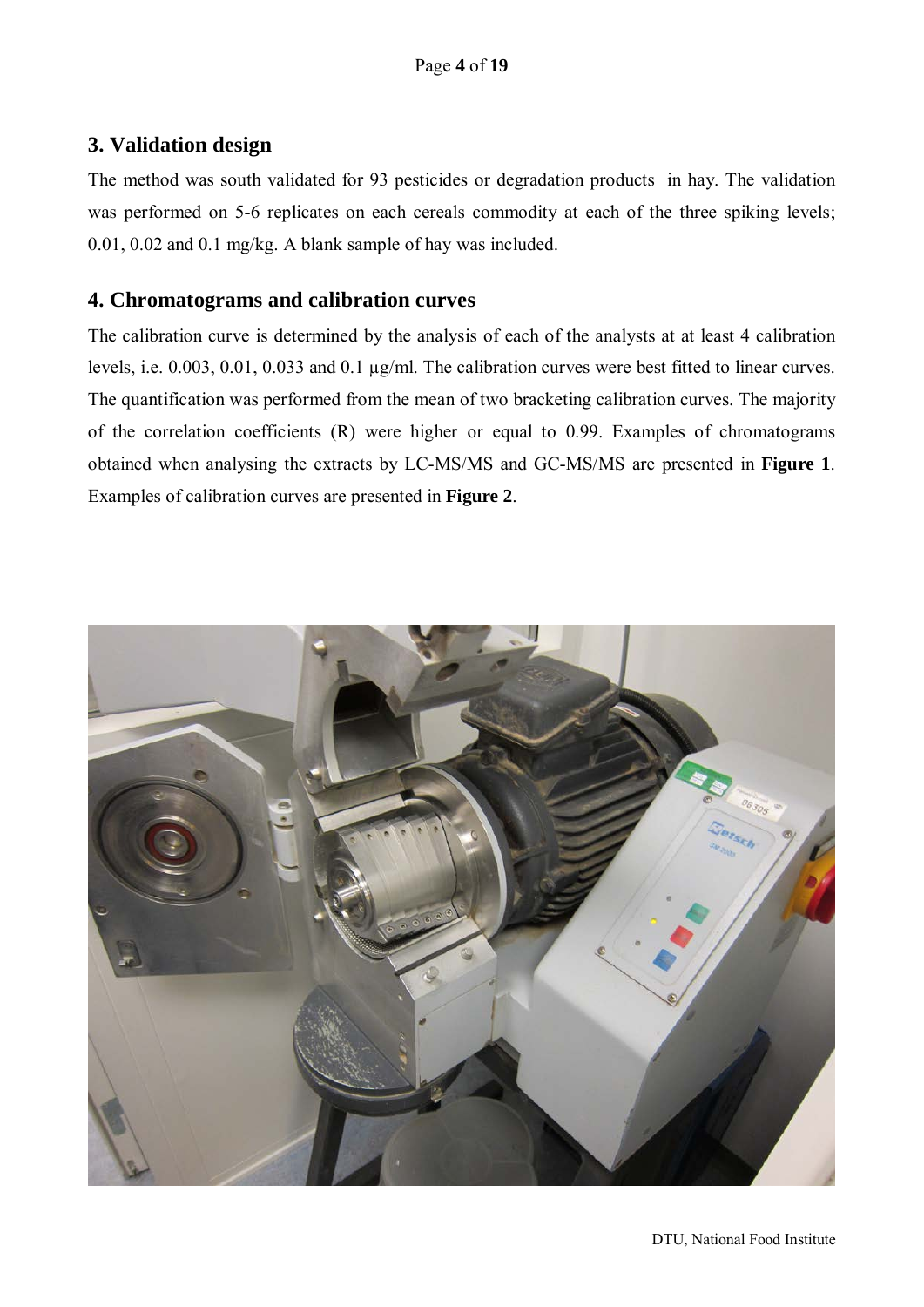



**Figure 1:** Examples of chromatograms for pirimicarb 0.02 mg/kg on LC-MS/MS and azoxystrobin 0.05 mg/kg on GC-MS/MS (two MRM transitions are shown for each pesticide).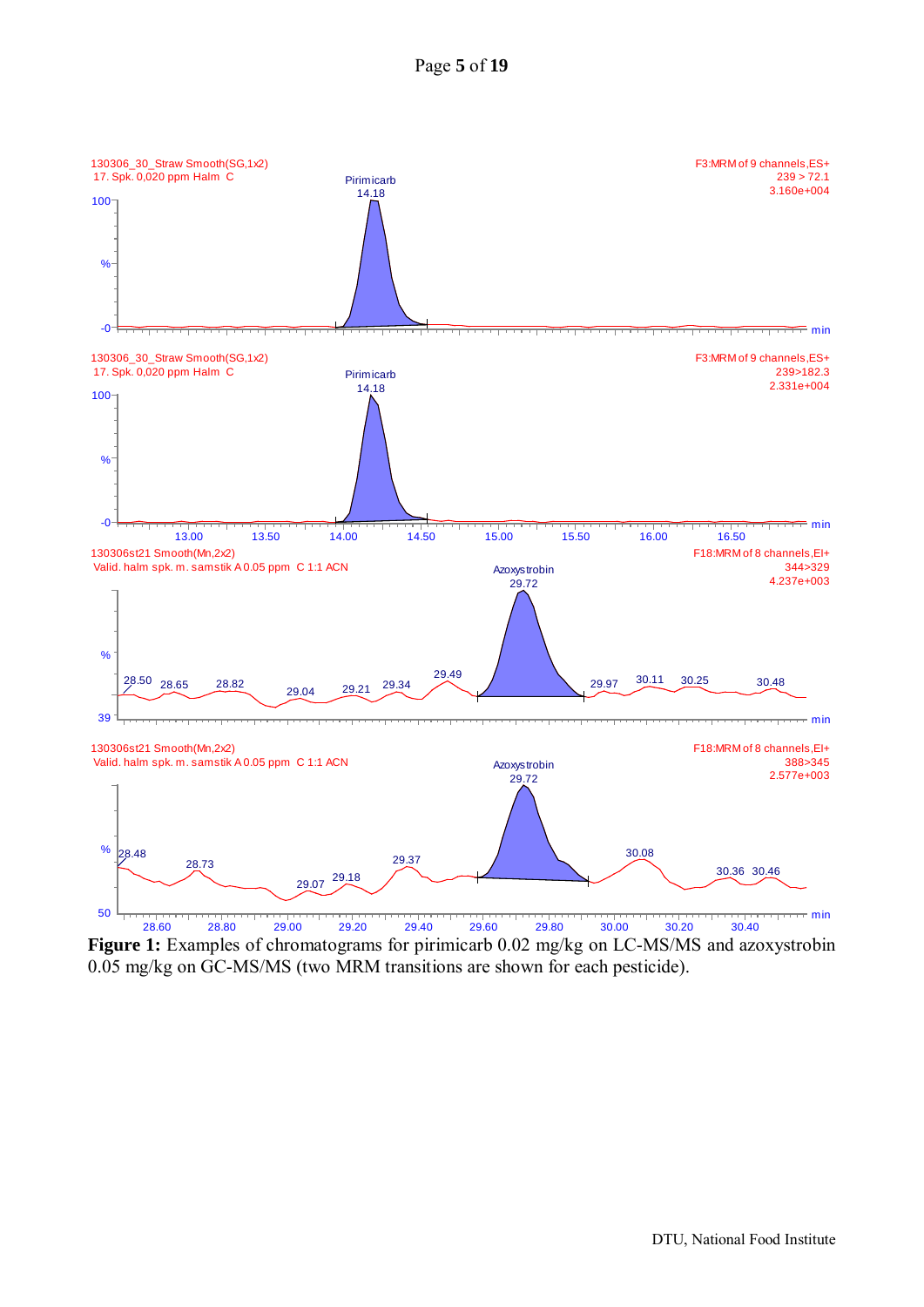Page **6** of **19**





**Figure 2.** Examples of calibration curves for pirimicarb (LC-MS/MS, concentrations from 0.003- 1.0 µg/ml) and azoxystrobin (GC-MS/MS, concentrations from 0.003-0.1 µg/ml) .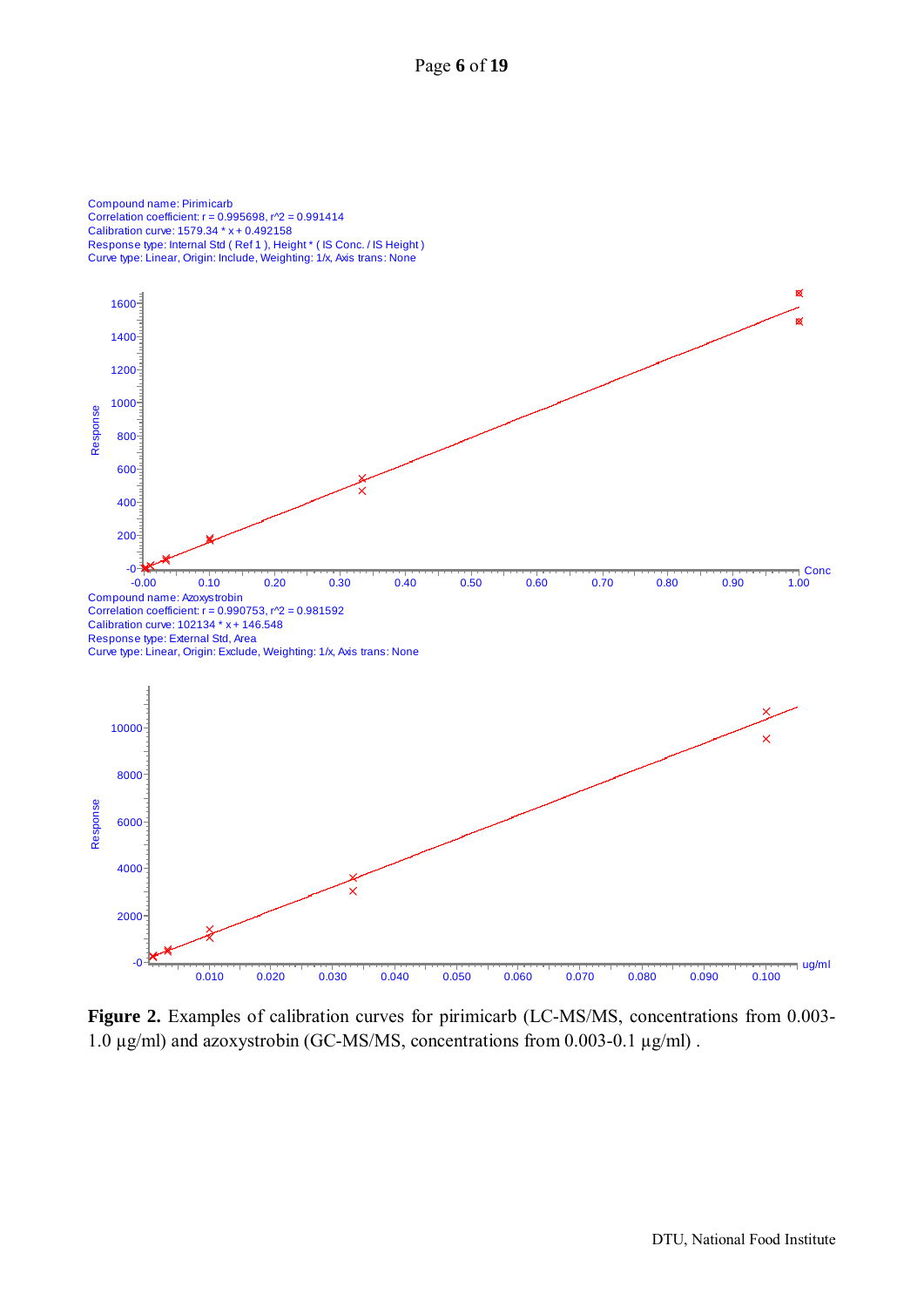#### <span id="page-6-0"></span>**5. Validation parameters**

#### **Precision – repeatability**

Repeatability was calculated for all pesticides and degradation products on all three spiking levels. Repeatability is given as the relative standard deviation on the result from two or more analysis at the same sample, done by the same technician, on the same instrument and within a short period of time. Repeatability in this validation was calculated from the 5-6 replicate determinations. Repeatability were calculated as given in ISO  $5725-2^2$ .

**Appendix 3** shows the relative repeatability for the validated pesticides and degradation products.

#### **Accuracy – Recovery**

The accuracy was determined by recovery, samples were spiked at three concentration levels. In appendix 2 and 3 recovery, repeatability and limit of quantification (LOQ) are given for the validated pesticides, isomers and degradation products for all three spiking levels (0.01 mg/kg, 0.02 mg/kg and 0.1 mg/kg). Recoveries is listed in **Appendix 3**.

#### **Robustness**

The QuEChERS method has earlier by Anastassiades et al. 2003<sup>1</sup> in connection with the development of the method been shown to be robust.

#### **Limit of quantification, LOQ**

Quantification limits (LOQ) are calculated from the results at the lowest accepted spike level, as 6 times the standard deviation (absolute recovery). The quantification limits are given in **Appendix 3**.

## <span id="page-6-1"></span>**6. Criteria for the acceptance of validation results**

For the pesticides to be accepted as validated the following criteria for precision and trueness must to be fulfilled:

1. The relative standard deviation of the repeatability must be less than or equal to the standard deviation proposed by Horwitz<sup>3</sup>.

2. The average relative recovery must be between 70 and  $120\%^4$ .

If the above mentioned criteria have been meet, the detection limits have been calculated.

## <span id="page-6-2"></span>**7. Results and discussion**

The method was sought validated for 94 compound. Two different detection system was used, LC/MS/MS and GC/MS/MS. In general, the compounds analysed on LC/MS/MS could be detected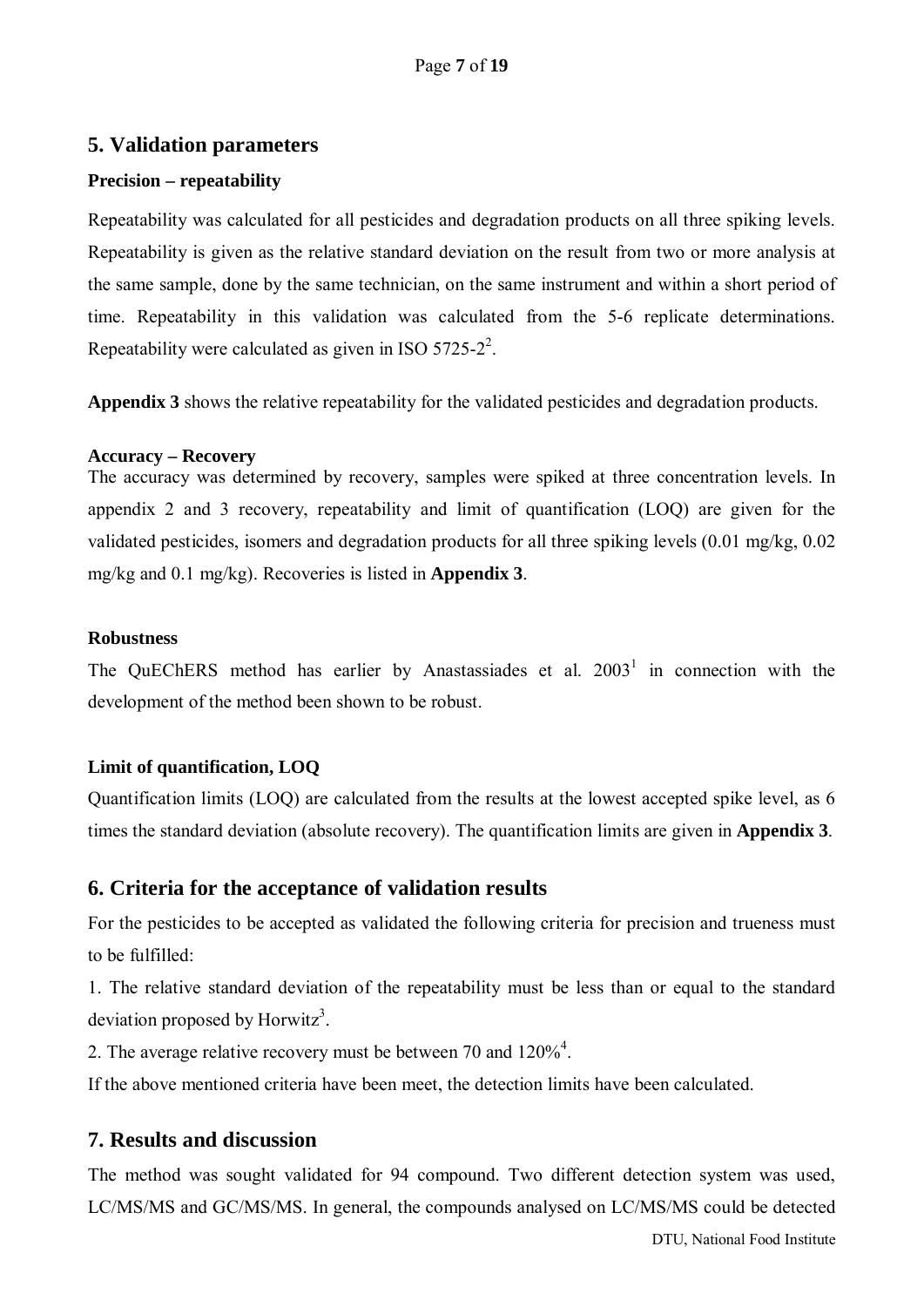at all three spike levels, while it was the case for only one fifth of the compounds measured on GC/MS/MS. Ten compounds were measured on both LC/MS/MS and GC/MS/MS and for these compound the results from LC/MS/MS was better and more pesticide were validated. Some of the compound measured on the GC/MS/MS can be analysed on LC/MS/MS but were analysed on GC/MS/MS for historical reasons. Furthermore, a more sensitive GC system would allow more pesticides.

In total, 76 compounds were validated, 47 at all spike levels, 67 at the two highest spike level and 76 at the highest level. The relative repeatability  $(RSD<sub>r</sub>)$  varied between 2-31 %, however most of the values were below 20%. For the majority of the pesticides the recovery was in the range of 70- 110% at all three concentration levels. But in general the recoveries for cycloxydim was low for all commodities. The LOQs were in the range of 0.01-0.15 mg/kg.

The results for the pesticides are listed in Appendix 3.

#### <span id="page-7-0"></span>**8. Conclusions**

In conclusion, 76 pesticides and degradation products were validated on hay matrice for the QuEChERS method using LC-MS/MS and GC-MS/MS for the detection.

#### <span id="page-7-1"></span>**9. References**

**1** http://www.quechers.com/ or Anastassiades et al., J. AOAC Int., vol. 86, no. 2, p. 412, 2003 **2** ISO 5725-2:1994. Accuracy (trueness and precision) of measurement methods and results – Part2. Basic method for the determination of repeatability and reproducibility of standard measurement method. First edition. December 1994.

**3** W. Horwitz, Anal. Chem., 1982; 54, 67A.

**4** Method Validation and Quality Control Procedures for Pesticide Residue Analysis in Food and Feed, Document No SANCO/10684/2010, 01/01/2010, European Commission, Brussels, 2010. **5** EU Pesticides database available at [http://ec.europa.eu/sanco\\_pesticides/public/index.cfm](http://ec.europa.eu/sanco_pesticides/public/index.cfm)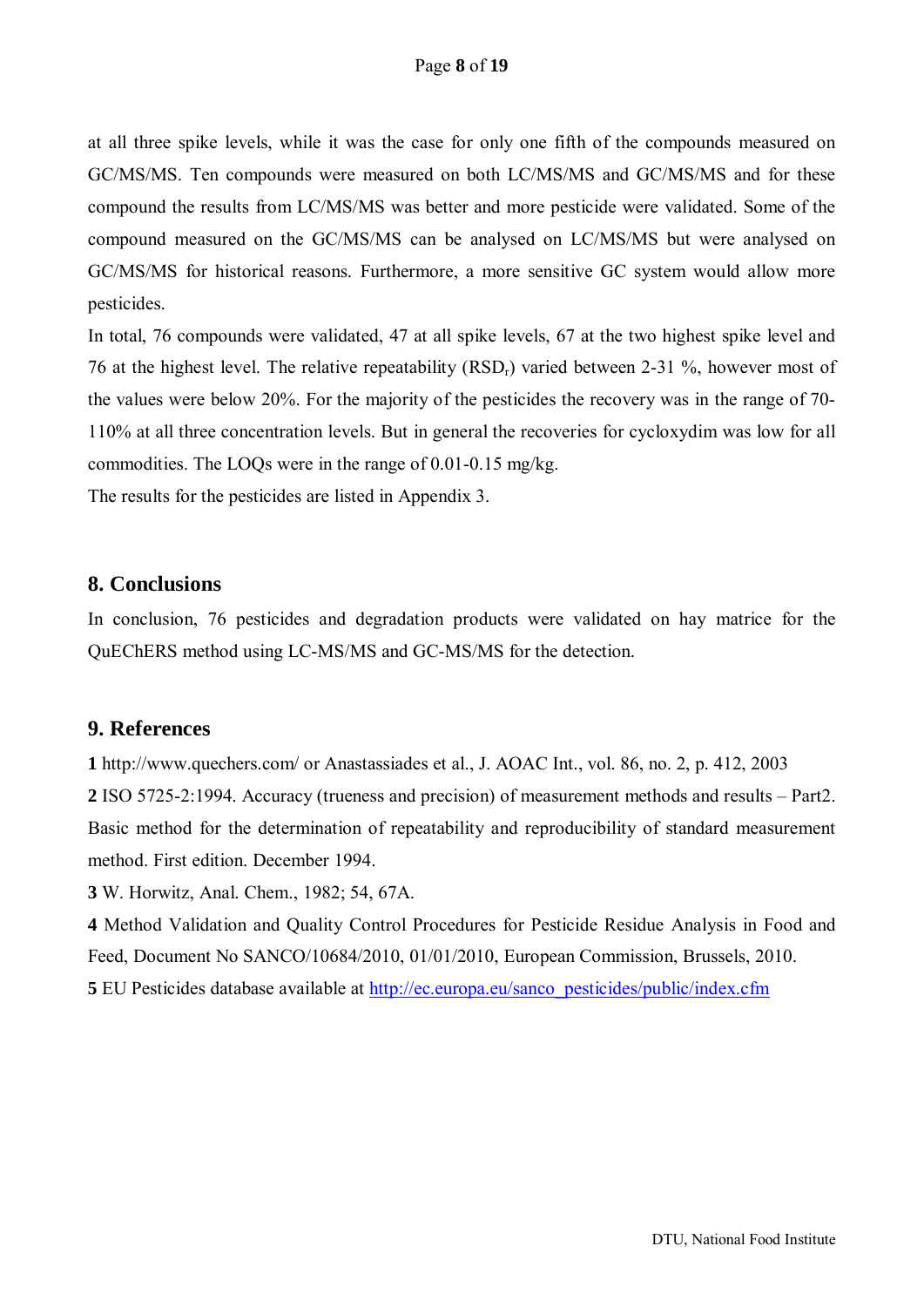## Page **9** of **19**

# **Appendix 1. MRM transitions for the validated pesticides analysed by LC/MS/MS.**

<span id="page-8-0"></span>

|    | <b>LC-MS/MS ESI-</b>       | <b>Precursor ion-1</b> | <b>Product ion-1</b> | <b>CV</b> | <b>CE</b>       | Precursor ion-2   Product ion-2 |       | <b>CE</b> | <b>CV</b>       |
|----|----------------------------|------------------------|----------------------|-----------|-----------------|---------------------------------|-------|-----------|-----------------|
|    | 3-Hydroxy carbofuran       | 255.3                  | 163                  | 30        | 13              | 255.3                           | 107.2 | 30        | 25              |
| 2  | Acephat                    | 183.78                 | 143.01               | 30        | 8               | 183.78                          | 125   | 30        | 20              |
| 3  | Carbaryl                   | 219.3                  | 145.27               | 29        | 13              | 219.3                           | 127.2 | 29        | 37              |
| 4  | Cyprodinil                 | 226                    | 93.2                 | 16        | 33              | 226                             | 77.2  | 16        | 40              |
| 5  | Dementon-S-methyl sulfoxid | 247                    | 169                  | 33        | 10              | 247                             | 127   | 18        | 25              |
| 6  | Demeton-S-methyl sulfon    | 263                    | 169                  | 55        | 15              | 263                             | 127   | 45        | 28              |
| 7  | Epoxiconazol               | 330.11                 | 121.1                | 45        | 23              | 330.11                          | 91.2  | 45        | 41              |
| 8  | Fenhexamid                 | 302.28                 | 97.3                 | 30        | 21              | 302.28                          | 55.5  | 30        | 40              |
| 9  | Flusilazole                | 316.17                 | 247.1                | 20        | 17              | 316.17                          | 165.1 | 51        | 20              |
| 10 | Imazalil                   | 297.4                  | 159.2                | 29        | 21              | 297.4                           | 201.2 | 29        | 20              |
| 11 | Imidacloprid               | 256                    | 209                  | 21        | 15              | 256                             | 175   | 20        | 20              |
| 12 | Isoproturon                | 207.07                 | 72.2                 | 38        | 23              | 207.07                          | 165.2 | 17        | 13              |
| 13 | Kresoxim-methyl            | 314                    | 116                  | 30        | 30              | 314                             | 131   | 30        | 20              |
| 14 | Linuron                    | 249.24                 | 160.2                | 21        | 21              | 249.24                          | 182.2 | 21        | 13              |
| 15 | Malaoxon                   | 315                    | 127                  | 48        | 10              | 315                             | 99.1  | 33        | 21              |
| 16 | Methacrifos                | 258.09                 | 209                  | 17        | 11              | 258.09                          | 125   | 21        | 25              |
| 17 | Methomyl                   | 163.15                 | 106.2                | 29        | 13              | 163.15                          | 88.3  | 29        | 5               |
| 18 | Metribuzin                 | 215.06                 | 187.1                | 52        | 23              | 215.06                          | 84.3  | 21        | 20              |
| 19 | Omethoat                   | 214                    | 183                  | 10        | 11              | 214                             | 143   | 10        | 17              |
| 20 | Paclobutrazole             | 294.3                  | 70.2                 | 20        | 31              | 294.3                           | 125.2 | 20        | 31              |
| 21 | Pendimethalin              | 282.12                 | 212                  | 33        | 10 <sup>°</sup> | 282.12                          | 194   | 33        | 10              |
| 22 | Pirimicarb                 | 239                    | 72.1                 | 25        | 16              | 239                             | 182.3 | 25        | 14              |
| 23 | Pirimicarb-desmethyl       | 225.11                 | 72.3                 | 22        | 21              | 225.11                          | 168.1 | 22        | 15 <sub>1</sub> |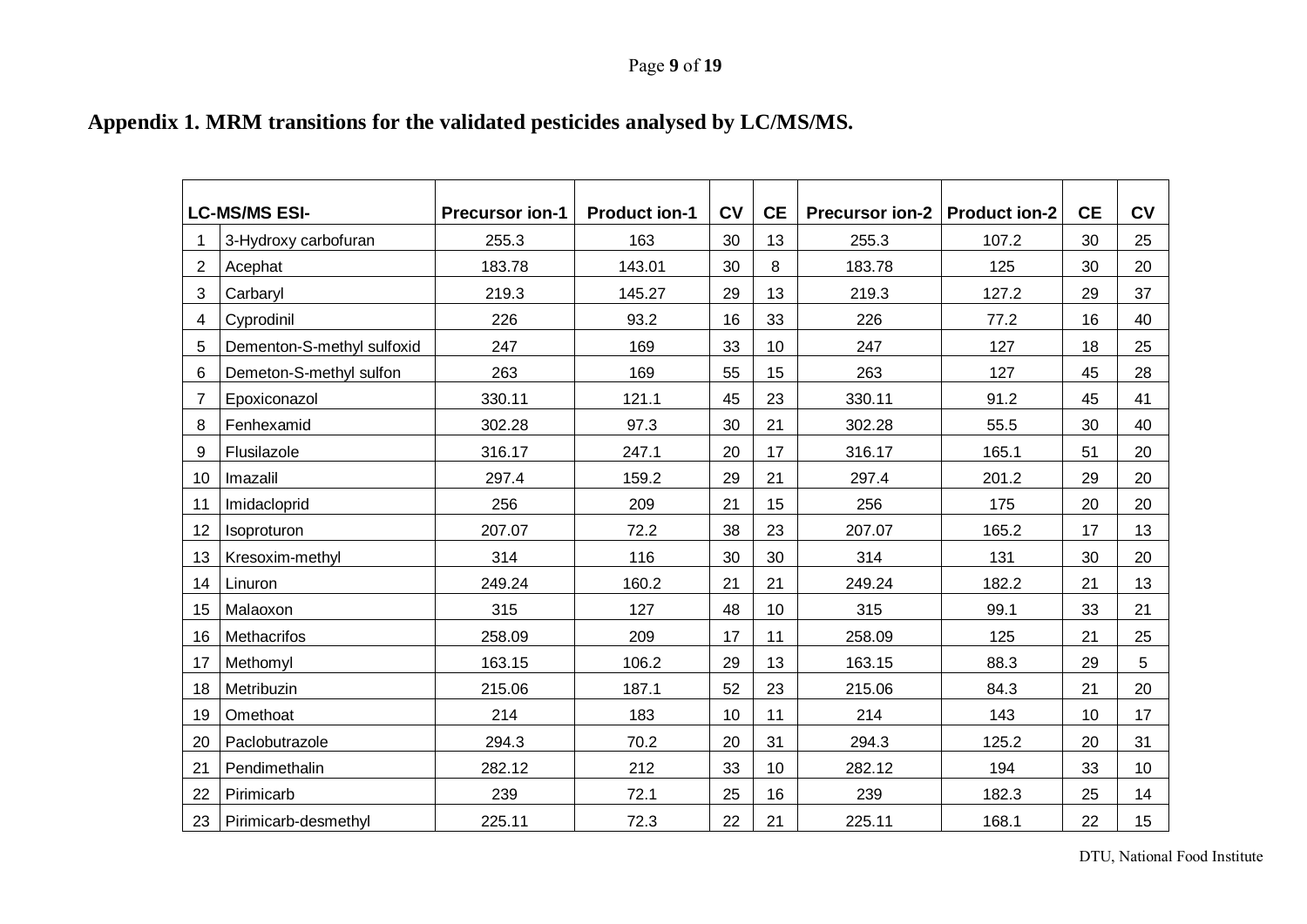# Page **10** of **19**

|    | <b>LC-MS/MS ESI-</b>    | <b>Precursor ion-1</b> | <b>Product ion-1</b> | <b>CV</b> | <b>CE</b> | <b>Precursor ion-2   Product ion-2</b> |        | <b>CE</b> | <b>CV</b> |
|----|-------------------------|------------------------|----------------------|-----------|-----------|----------------------------------------|--------|-----------|-----------|
| 24 | Pirimiphos-methyl       | 306                    | 164                  | 20        | 20        | 306                                    | 108    | 20        | 20        |
| 25 | Prothioconazole_desthio | 312                    | 70                   | 50        | 30        | 314                                    | 127    | 50        | 35        |
| 26 | Pyraclostrobin          | 388.15                 | 194                  | 24        | 11        | 388.15                                 | 163    | 24        | 25        |
| 27 | Pyrimethanil            | 200                    | 107                  | 30        | 25        | 200                                    | 82.2   | 33        | 27        |
| 28 | Spiroxamin              | 298.26                 | 144.13               | 51        | 20        | 298.26                                 | 100.2  | 35        | 30        |
| 29 | Tebufenozide            | 353.23                 | 133.05               | 24        | 17        | 353.23                                 | 297    | 24        | 5         |
| 30 | Thiacloprid             | 253.204                | 126.115              | 10        | 23        | 253.204                                | 186    | 10        | 40        |
| 31 | Thiodicarb              | 355                    | 88                   | 27        | 15        | 355                                    | 108    | 27        | 15        |
| 32 | Triazophos              | 314.312                | 119                  | 42        | 40        | 314.312                                | 162    | 42        | 13        |
| 33 | Tricyclazole            | 189.99                 | 162.97               | 50        | 21        | 189.99                                 | 135.98 | 50        | 27        |
| 34 | Triticonazole           | 318.04                 | 70.3                 | 22        | 15        | 318.04                                 | 125    | 22        | 25        |
| 35 | Clothianidin *)         | 247.923                | 58.134               | 50        | 13        | 247.923                                | 150    | 50        | 13        |
| 36 | Diflubenzuron *)        | 308.78                 | 156                  | 46        | 15        | 308.78                                 | 93.1   | 46        | 40        |
| 37 | Fipronil *)             | 435.22                 | 330.2                | 42        | 13        | 435.22                                 | 250.1  | 42        | 23        |
| 38 | Fludioxanil *)          | 247                    | 180                  | 22        | 27        | 247                                    | 126    | 22        | 33        |

\*) Pesticides analysed by negative ESI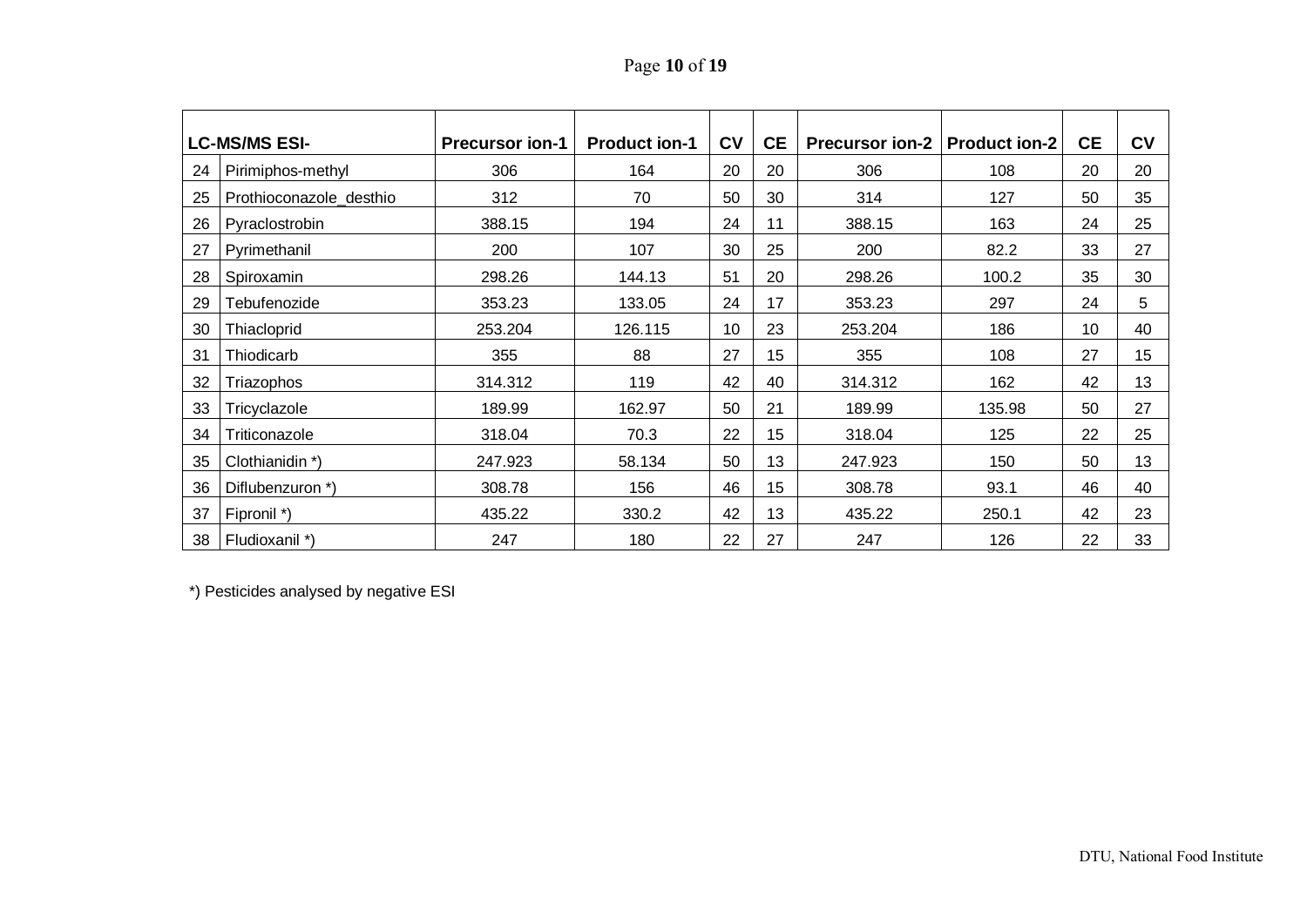# Page **11** of **19**

<span id="page-10-0"></span>

| <b>GC-MS/MS</b> |                     | <b>Retention time</b> | <b>Precursor ion-1</b> | <b>Product ion-1</b> | <b>CE</b>      | <b>Precursor ion-2</b> | <b>Product ion-2</b> | <b>CV</b>      |
|-----------------|---------------------|-----------------------|------------------------|----------------------|----------------|------------------------|----------------------|----------------|
| 1               | 2-Phenylphenol      | 8.76                  | 141                    | 115                  | 15             | 170                    | 169                  | 20             |
| $\overline{2}$  | Azinphos-methyl     | 22.16                 | 160                    | 77                   | 15             | 132                    | 77                   | 10             |
| 3               | Azoxystrobin        | 29.75                 | 344                    | 329                  | 15             | 388                    | 345                  | 15             |
| 4               | <b>Bifenthrin</b>   | 20.92                 | 181                    | 166                  | 10             | 165                    | 115                  | 20             |
| 5               | <b>Boscalid</b>     | 26                    | 342                    | 140                  | 15             | 167                    | 139                  | 20             |
| 6               | Captan              | 15.11                 | 149                    | 70                   | 12             | 149                    | 105                  | $\overline{2}$ |
| 7               | Carbofuran          | 7.34                  | 149                    | 121                  | 5              | 164                    | 149                  | 10             |
| 8               | Carboxin            | 16.96                 | 235                    | 143                  | 5              | 143                    | 87                   | 5              |
| 9               | Chlorfenvinphos     |                       | 323                    | 267                  | 15             | 295                    | 267                  | 5              |
| 10              | Chlorothalonil      | 11.8                  | 266                    | 133                  | 18             | 266                    | 231                  | 10             |
| 11              | Chlorpropham        | 9.79                  | 213                    | 127                  | 15             | 213                    | 171                  | 5              |
| 12              | Chlorpyrifos        | 13.82                 | 197                    | 169                  | 10             | 314                    | 258                  | 12             |
| 13              | Chlorpyrifos-methyl | 12.53                 | 286                    | 93                   | 20             | 125                    | 79                   | 5              |
| 14              | Cyfluthrin          | 25.46                 | 226                    | 206                  | 10             | 163                    | 91                   | 10             |
| 15              | Cypermethrin        | 25.86                 | 163                    | 127                  | 10             | 181                    | 152                  | 20             |
| 16              | Cyproconazole       | 17.41                 | 222                    | 125                  | 15             | 139                    | 111                  | 15             |
| 17              | Cyprodinil          | 14.61                 | 226                    | 225                  | 15             | 223                    | 208                  | 15             |
| 18              | Deltamethrin        | 28.61 and 29.04       | 181                    | 152                  | 10             | 253                    | 174                  | 10             |
| 19              | Diazinon            | 11.27                 | 304                    | 179                  | 10             | 276                    | 179                  | 10             |
| 20              | Dichlorvos          | 7.02                  | 109                    | 79                   | 5              | 187                    | 93                   | 10             |
| 21              | Difenoconazole      | 28.38 and 28.52       | 323                    | 265                  | 15             | 325                    | 267                  | 15             |
| 22              | Dimethoate          | 10.67                 | 229                    | 87                   | $\overline{7}$ | 125                    | 79                   | 6              |
| 23              | Endosulfan-alpha    | 19.09                 | 195                    | 159                  | 5              | 339                    | 159                  | 20             |
| 24              | Endosulfan-beta     | 15.89                 | 195                    | 159                  | 5              | 339                    | 159                  | 20             |
| 25              | Endosulfan-sulfate  | 17.74                 | 272                    | 236                  | 20             | 387                    | 252                  | 10             |
| 26              | Epoxiconazole       | 20.26                 | 192                    | 138                  | 10             | 206                    | 165                  | 5              |
| 27              | Ethion              | 18.07                 | 384                    | 231                  | 5              | 231                    | 203                  | 15             |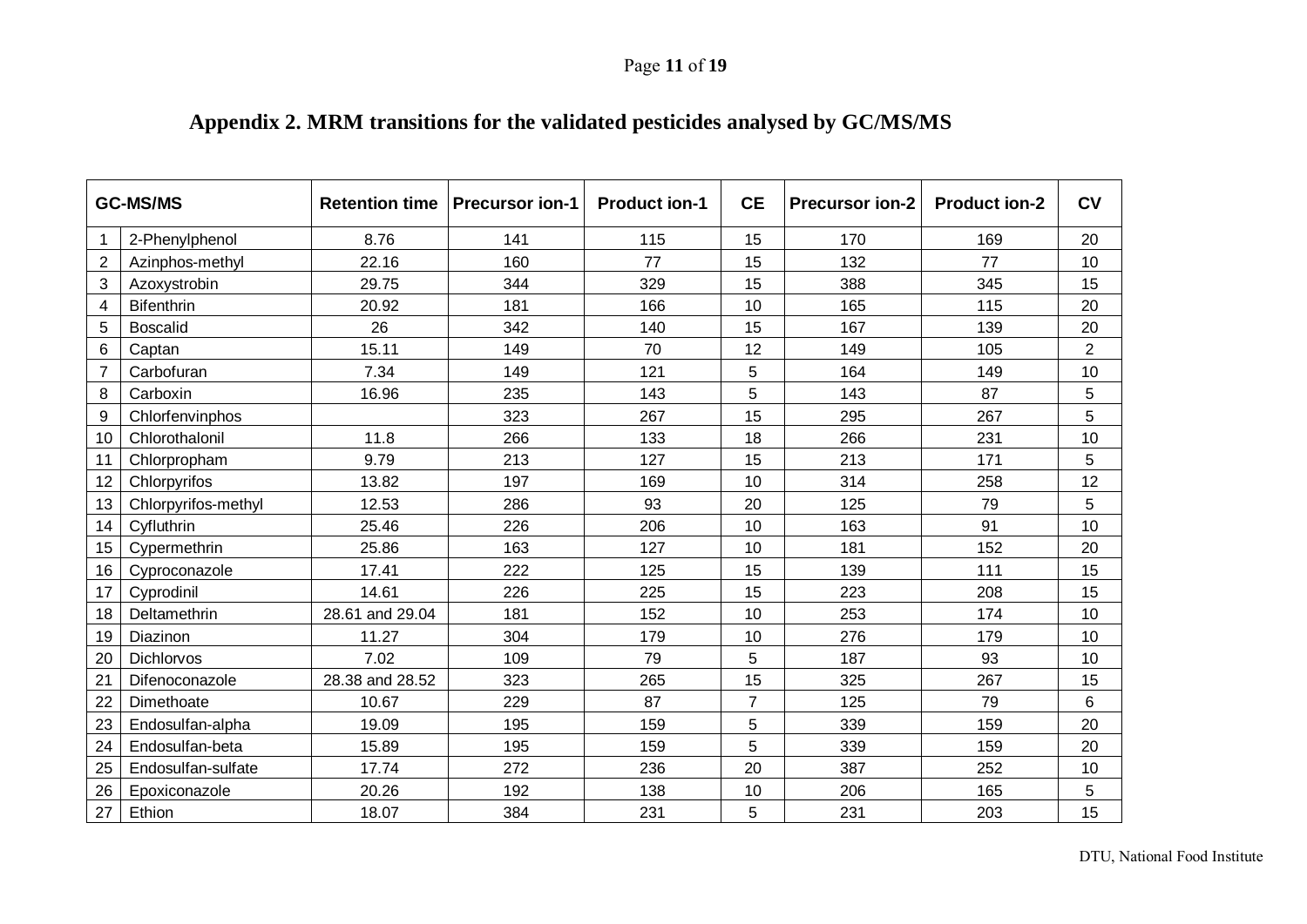# Page **12** of **19**

|    | <b>GC-MS/MS</b>    | <b>Retention time</b> | <b>Precursor ion-1</b> | <b>Product ion-1</b> | <b>CE</b> | <b>Precursor ion-2</b> | <b>Product ion-2</b> | <b>CV</b>      |
|----|--------------------|-----------------------|------------------------|----------------------|-----------|------------------------|----------------------|----------------|
| 28 | Fenbuconazole      | 25.31                 | 198                    | 129                  | 10        | 129                    | 102                  | 15             |
| 29 | Fenitrothion       | 13.27                 | 277                    | 260                  | 5         | 277                    | 109                  | 15             |
| 30 | Fenpropidin        | 12.96                 | 98                     | 70                   | 10        | 99                     | 71                   | 10             |
| 31 | Fenpropimorph      | 13.9                  | 303                    | 128                  | 5         | 117                    | 115                  | 10             |
| 32 | Fenvalerate        | 27.56 and 27.96       | 167                    | 125                  | 10        | 125                    | 99                   | 10             |
| 33 | Fipronil           | 15.21                 | 367                    | 213                  | 20        | 367                    | 255                  | 15             |
| 34 | Fluquinconazole    | 24.59                 | 420                    | 351                  | 10        | 351                    | 255                  | 15             |
| 35 | Flutriafol         | 16.15                 | 383                    | 255                  | 20        | 255                    | 228                  | 10             |
| 36 | HCH, -alpha        | 10.41                 | 217                    | 181                  | 5         | 181                    | 145                  | 15             |
| 37 | HCH, -beta         | 11.11                 | 218                    | 182.5                | 5         | 147                    | 147                  | 10             |
| 38 | Hexaconazole       | 16.33                 | 231                    | 175                  | 10        | 214                    | 172                  | 15             |
| 39 | Iprodione          | 20.63                 | 314                    | 245                  | 10        | 216                    | 187                  | 5              |
| 40 | Isoprothiolane     | 16.47                 | 290                    | 118                  | 10        | 290                    | 204                  | $\overline{2}$ |
| 41 | Kresoxim-methyl    | 17.12                 | 206                    | 116                  | 4         | 206                    | 131                  | 10             |
| 42 | Lambda-cyhalothrin | 22.44 and 22.81       | 197                    | 141                  | 10        | 208                    | 181                  | 10             |
| 43 | Lindane            | 11.11                 | 217                    | 181                  | 10        | 219                    | 183                  | 10             |
| 44 | Malathion          | 13.5                  | 173                    | 99                   | 10        | 173                    | 127                  | 5              |
| 45 | Metconazole        | 21.46                 | 125                    | 89                   | 10        | 127                    | 89                   | 10             |
| 46 | Metribuzin         | 12.42                 | 198                    | 82                   | 15        | 214                    | 198                  | $\overline{5}$ |
| 47 | Parathion          | 13.87                 | 291                    | 109                  | 10        | 291                    | 81                   | 20             |
| 48 | Penconazole        | 14.83                 | 248                    | 157                  | 20        | 159                    | 123                  | 15             |
| 49 | Pendimethalin      | 14.75                 | 281                    | 252                  | 5         | 252                    | 162                  | 5              |
| 50 | Permethrin         | 24.12 and 24.38       | 183                    | 168                  | 15        | 183                    | 153                  | 10             |
| 51 | Phosphamidone      | 12.27                 | 264                    | 127                  | 10        | 127                    | 109                  | 10             |
| 52 | Pirimicarb         | 11.95                 | 238                    | 166                  | 10        | 166                    | 96                   | 15             |
| 53 | Pirimiphos-methyl  | 13.25                 | 305                    | 290                  | 10        | 290                    | 233                  | 10             |
| 54 | Prochloraz         | 24.71                 | 180                    | 138                  | 10        | 310                    | 268                  | 5              |
| 55 | Procymidone        | 15.32                 | 283                    | 96                   | 6         | 283                    | 254                  | 10             |
| 56 | Propiconazole      | 19.07 and 19.28       | 173                    | 145                  | 15        | 259                    | 173                  | 15             |
| 57 | Pyrimethanil       | 11.34                 | 199                    | 198                  | 5         | 198                    | 183                  | 10             |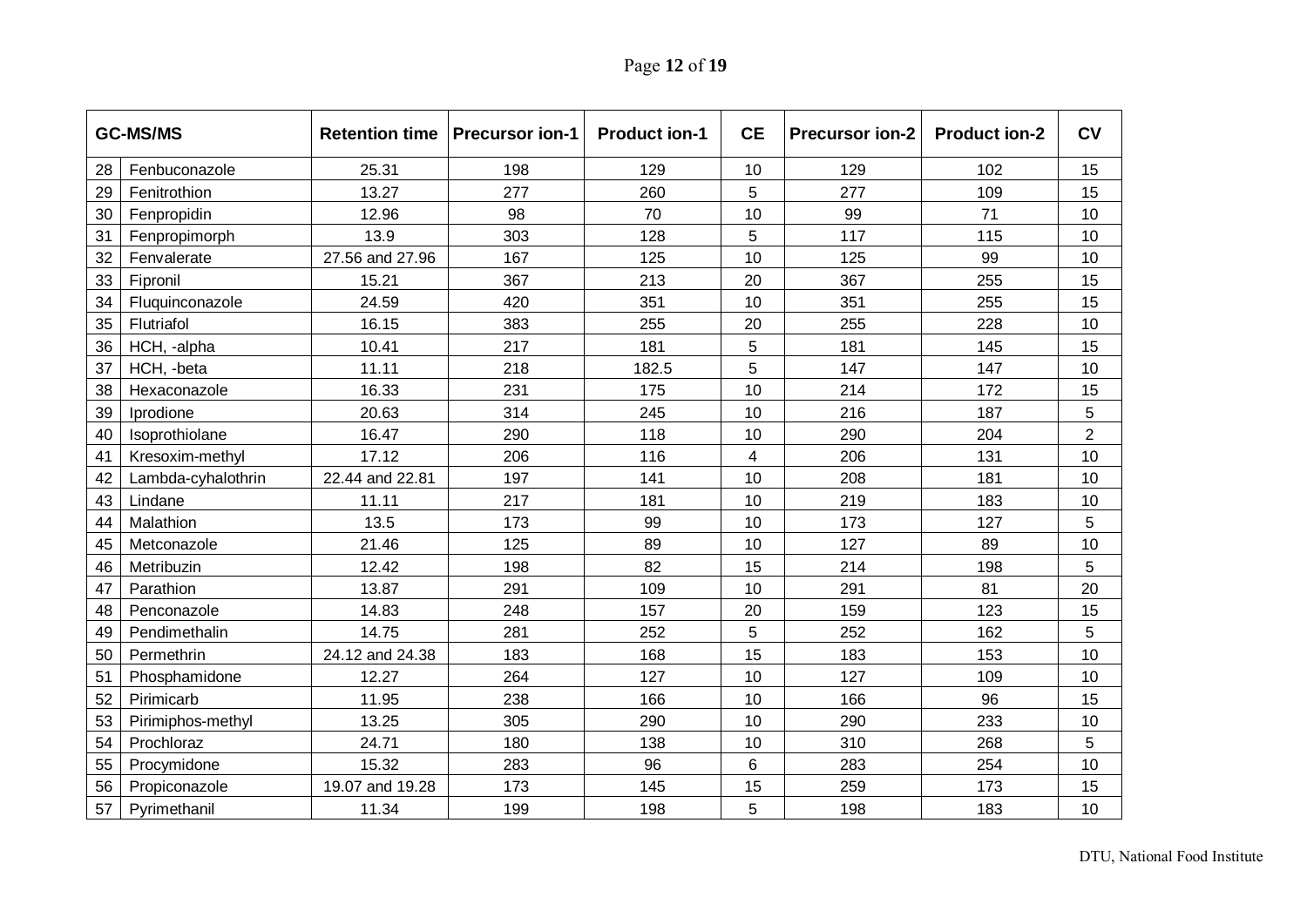| Page 13 of 19 |  |  |  |
|---------------|--|--|--|
|---------------|--|--|--|

| <b>GC-MS/MS</b> |                    | <b>Retention time</b> | <b>Precursor ion-1</b> | <b>Product ion-1</b> | <b>CE</b> | <b>Precursor ion-2</b> | <b>Product ion-2</b> | c <sub>v</sub> |
|-----------------|--------------------|-----------------------|------------------------|----------------------|-----------|------------------------|----------------------|----------------|
| 58              | Quinoxyfen         | 19.03                 | 237                    | 208                  | 20        | 272                    | 237                  | 15             |
| 59              | Tebuconazole       | 19.67                 | 250                    | 125                  | 15        | 125                    | 89                   | 10             |
| 60              | Thiamethoxam       | 14.47                 | 212                    | 139                  | 10        | 247                    | 182                  | 10             |
| 61              | Triadimefon        | 13.93                 | 208                    | 181                  | 5         | 181                    | 111                  | 10             |
| 62              | Triadimenol        | 15.19 and 15.42       | 168                    | 70                   | 5         | 128                    | 100                  | 10             |
| 63              | Triazophos         | 18.61                 | 257                    | 162                  | 5         | 285                    | 162                  | 10             |
| 64              | Trifloxystrobin    | 19.22                 | 222                    | 190                  | 5         | 186                    | 145                  | 10             |
| 65              | <b>Trifluralin</b> | 9.88                  | 264                    | 206                  | 5         | 290                    | 248                  | 10             |
| 66              | Triticonazole      | 22.01                 | 235                    | 182                  | 15        | 217                    | 167                  | 15             |
| 67              | Vinclozolin        | 12.52                 | 285                    | 212                  | 5         | 198                    | 145                  | 15             |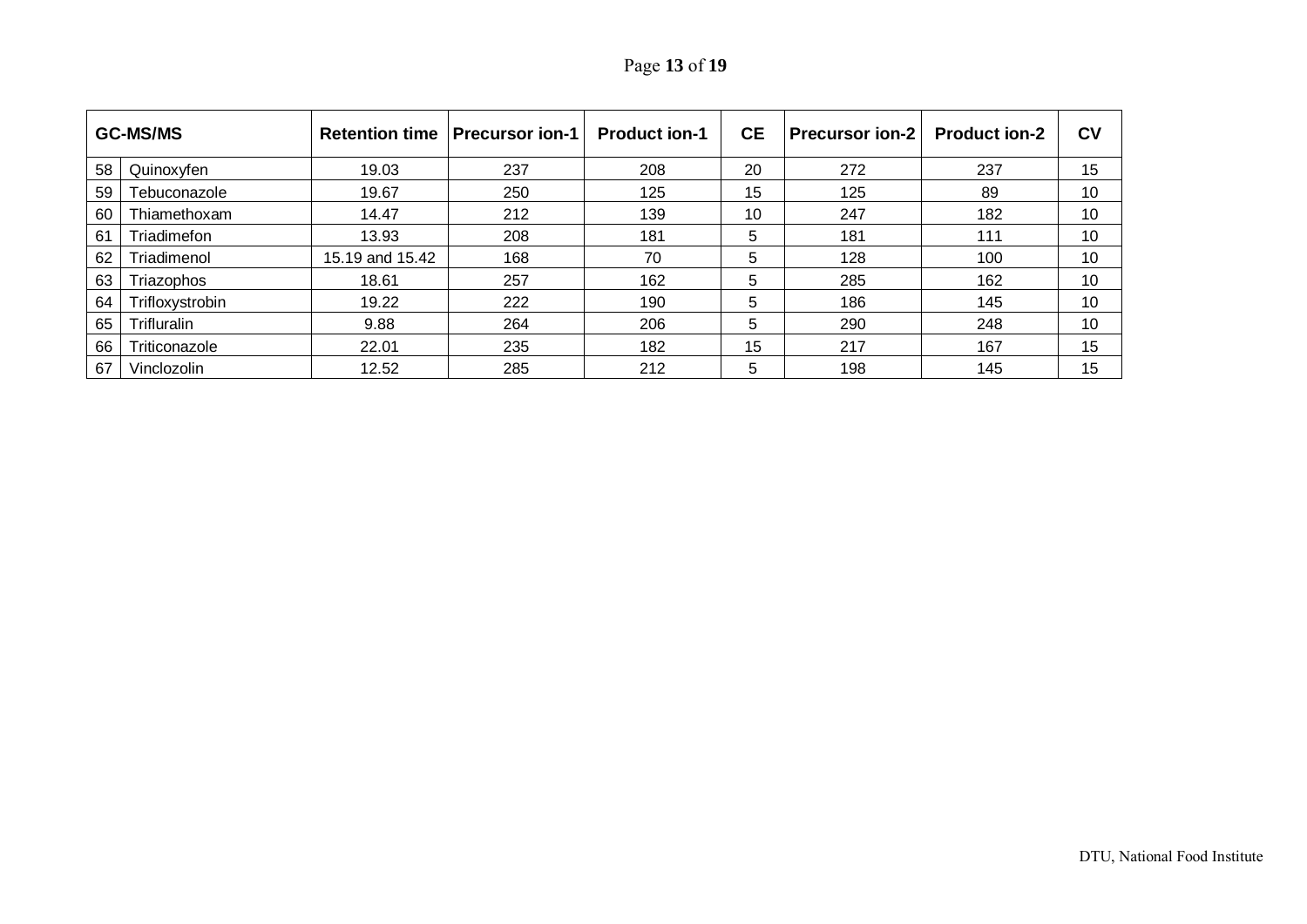## Page **14** of **19**

<span id="page-13-0"></span>

|                            |                            | Spike<br>level<br>mg/kg<br>0.01 | Horwitz,<br>$\%$<br>32 | Spike<br>level<br>mg/kg<br>0.02 | Horwitz,<br>%<br>29 | Spike<br>level<br>mg/kg<br>0.1 | Horwitz,<br>$\%$<br>23 |            |
|----------------------------|----------------------------|---------------------------------|------------------------|---------------------------------|---------------------|--------------------------------|------------------------|------------|
| <b>Detection</b><br>system | Hay - QuEChERS             | Recovery,<br>$\%$               | RSDr,<br>%             | Recovery,<br>%                  | RSDr,<br>%          | Recovery,<br>%                 | RSDr,<br>$\%$          | <b>LOQ</b> |
| GC-MS/MS                   | 2-Phenylphenol             |                                 |                        |                                 |                     | 84                             | 22                     | 0.06       |
| LC-MS/MS                   | 3-Hydroxycarbofuran        |                                 |                        | 90                              | 22                  | 89                             | $\boldsymbol{9}$       | 0.06       |
| LC-MS/MS                   | Acephat                    |                                 |                        | 73                              | 11                  | 91                             | 10                     | 0.02       |
| GC-MS/MS                   | <b>Azinphos-methyl</b>     |                                 |                        |                                 |                     |                                |                        |            |
| GC-MS/MS                   | Azoxystrobin               | 70                              | 18                     | 73                              | 20                  | 88                             | 21                     | 0.01       |
| GC-MS/MS                   | <b>Bifenthrin</b>          | 95                              | 15                     | 85                              | 8                   | 95                             | 5                      | 0.01       |
| GC-MS/MS                   | <b>Boscalid</b>            | 95                              | 21                     | 83                              | 10                  | 86                             | 8                      | 0.01       |
| GC-MS/MS                   | <b>Captan</b>              |                                 |                        |                                 |                     |                                |                        |            |
| LC-MS/MS                   | Carbaryl                   | 113                             | 26                     | 106                             | 26                  | 99                             | 11                     | 0.04       |
| GC-MS/MS                   | <b>Carbofuran</b>          |                                 |                        |                                 |                     |                                |                        |            |
| GC-MS/MS                   | Carboxin                   | 107                             | 23                     | 75                              | 23                  | 80                             | 12                     | 0.02       |
| GC-MS/MS                   | <b>Chlorfenvinphos</b>     |                                 |                        |                                 |                     |                                |                        |            |
| GC-MS/MS                   | <b>Chlorothalonil</b>      |                                 |                        |                                 |                     |                                |                        |            |
| GC-MS/MS                   | Chlorpropham               |                                 |                        | 109                             | 27                  | 120                            | 13                     | 0.04       |
| GC-MS/MS                   | <b>Chlorpyrifos</b>        |                                 |                        | 86                              | 12                  | 93                             | 15                     | 0.02       |
| GC-MS/MS                   | <b>Chlorpyrifos-methyl</b> | 110                             | 23                     | 83                              | 24                  | 104                            | 17                     | 0.02       |
| LC-MS/MS                   | Chlothianidin*)            | 92                              | 19                     | 112                             | 12                  | 102                            | 23                     | 0.02       |
| GC-MS/MS                   | <b>Cyfluthrin</b>          |                                 |                        |                                 |                     |                                |                        |            |
| GC-MS/MS                   | <b>Cypermethrin</b>        |                                 |                        |                                 |                     |                                |                        |            |
| GC-MS/MS                   | Cyproconazole              | 103                             | 20                     | 99                              | 14                  | 98                             | 12                     | 0.01       |
| LC-MS/MS                   | <b>Cyprodinil</b>          | 88                              | 13                     | 81                              | 14                  | 87                             | 4                      | 0.01       |
| GC-MS/MS                   | <b>Cyprodinil</b>          |                                 |                        | 101                             | 26                  | 104                            | 9                      | 0.04       |
| GC-MS/MS                   | <b>Deltamethrin</b>        |                                 |                        |                                 |                     |                                |                        |            |

# Appendix 3. Recoveries, repeatability (RSD<sub>r</sub>) and Limit of Quantification (LOQs) for pesticides validated on Hay.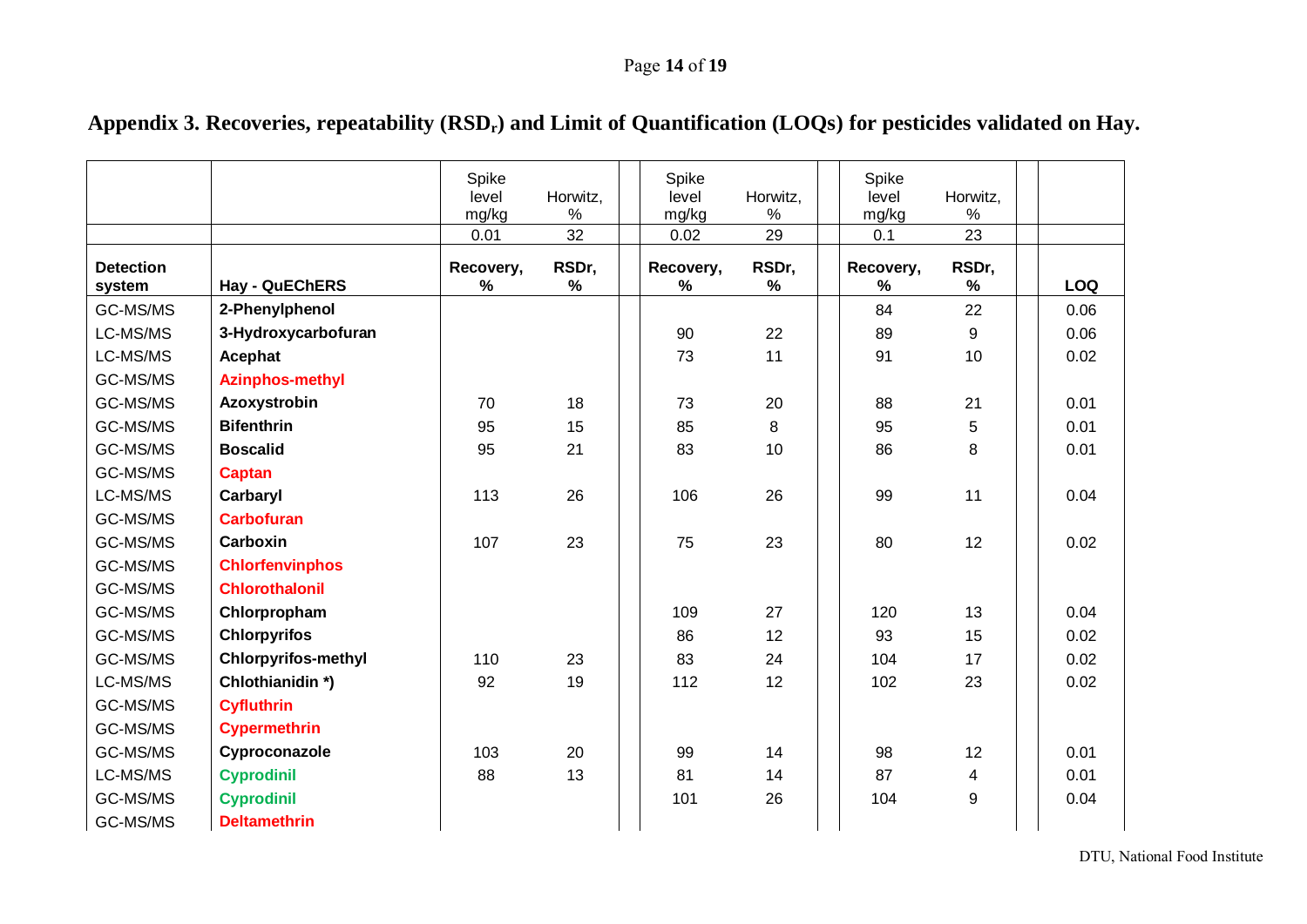# Page **15** of **19**

|                            |                             | Spike<br>level<br>mg/kg | Horwitz,<br>$\%$ | Spike<br>level<br>mg/kg | Horwitz,<br>$\%$ | Spike<br>level<br>mg/kg | Horwitz,<br>$\%$ |            |
|----------------------------|-----------------------------|-------------------------|------------------|-------------------------|------------------|-------------------------|------------------|------------|
|                            |                             | 0.01                    | 32               | 0.02                    | 29               | 0.1                     | 23               |            |
| <b>Detection</b><br>system | <b>Hay - QuEChERS</b>       | Recovery,<br>%          | RSDr,<br>%       | Recovery,<br>%          | RSDr,<br>%       | Recovery,<br>%          | RSDr,<br>%       | <b>LOQ</b> |
| LC-MS/MS                   | Demeton-S-methylsulfon      | 88                      | 9                | 93                      | $6\phantom{1}$   | 100                     | 6                | 0.01       |
| LC-MS/MS                   | <b>Desmethyl pirimicarb</b> | 82                      | 5                | 93                      | $\overline{7}$   | 103                     | 5                | 0.01       |
| GC-MS/MS                   | <b>Diazinon</b>             |                         |                  |                         |                  | 80                      | 14               | 0.03       |
| GC-MS/MS                   | <b>Dichlorvos</b>           |                         |                  |                         |                  |                         |                  |            |
| GC-MS/MS                   | Difenoconazole              | 71                      | 15               | 74                      | 11               | 76                      | 9                | 0.01       |
| LC-MS/MS                   | Diflubenzuron *)            | 91                      | 25               | 115                     | 23               | 72                      | 17               | 0.07       |
| GC-MS/MS                   | <b>Dimethoate</b>           |                         |                  |                         |                  |                         |                  |            |
| GC-MS/MS                   | <b>Endosulfan sulfate</b>   |                         |                  |                         |                  |                         |                  |            |
| GC-MS/MS                   | Endosulfan-alpha            |                         |                  |                         |                  |                         |                  |            |
| GC-MS/MS                   | <b>Endosulfan-beta</b>      |                         |                  |                         |                  |                         |                  |            |
| LC-MS/MS                   | <b>Epoxiconazole</b>        | 75                      | $\overline{7}$   | 85                      | 11               | 92                      | 10               | 0.01       |
| GC-MS/MS                   | <b>Epoxiconazole</b>        | 83                      | 31               | 85                      | 13               | 95                      | 5                | 0.02       |
| GC-MS/MS                   | <b>Ethion</b>               |                         |                  | 93                      | 6                | 81                      | 5                | 0.01       |
| GC-MS/MS                   | Fenbuconazole               |                         |                  | 77                      | 10               | 87                      | 8                | 0.01       |
| LC-MS/MS                   | <b>Fenhexamid</b>           | 80                      | 14               | 80                      | 5                | 87                      | 9                | 0.01       |
| GC-MS/MS                   | Fenitrothion                | 117                     | 26               | 97                      | 12               | 93                      | 11               | 0.02       |
| GC-MS/MS                   | Fenpropidin                 |                         |                  |                         |                  |                         |                  |            |
| GC-MS/MS                   | Fenpropimorph               |                         |                  |                         |                  | 83                      | 19               | 0.05       |
| GC-MS/MS                   | <b>Fenvalerate</b>          |                         |                  | 82                      | 16               | 85                      | 9                | 0.02       |
| LC-MS/MS                   | <b>Fipronil *)</b>          | 85                      | 22               | 76                      | 21               | 76                      | 18               | 0.02       |
| GC-MS/MS                   | <b>Fipronil</b>             |                         |                  | 97                      | 8                | 87                      | $\overline{7}$   | 0.01       |
| LC-MS/MS                   | Fludioxonil *)              | 80                      | 18               | 111                     | 18               | 120                     | 15               | 0.11       |
| GC-MS/MS                   | Fluquinconazole             | 87                      | 9                | 83                      | $\overline{7}$   | 83                      | $\overline{7}$   | 0.01       |
| LC-MS/MS                   | <b>Flusilazole</b>          | 83                      | 6                | 89                      | 5                | 90                      | 4                | 0.01       |
| GC-MS/MS                   | <b>Flutriafol</b>           | 87                      | 17               | 84                      | 24               | 96                      | 11               | 0.01       |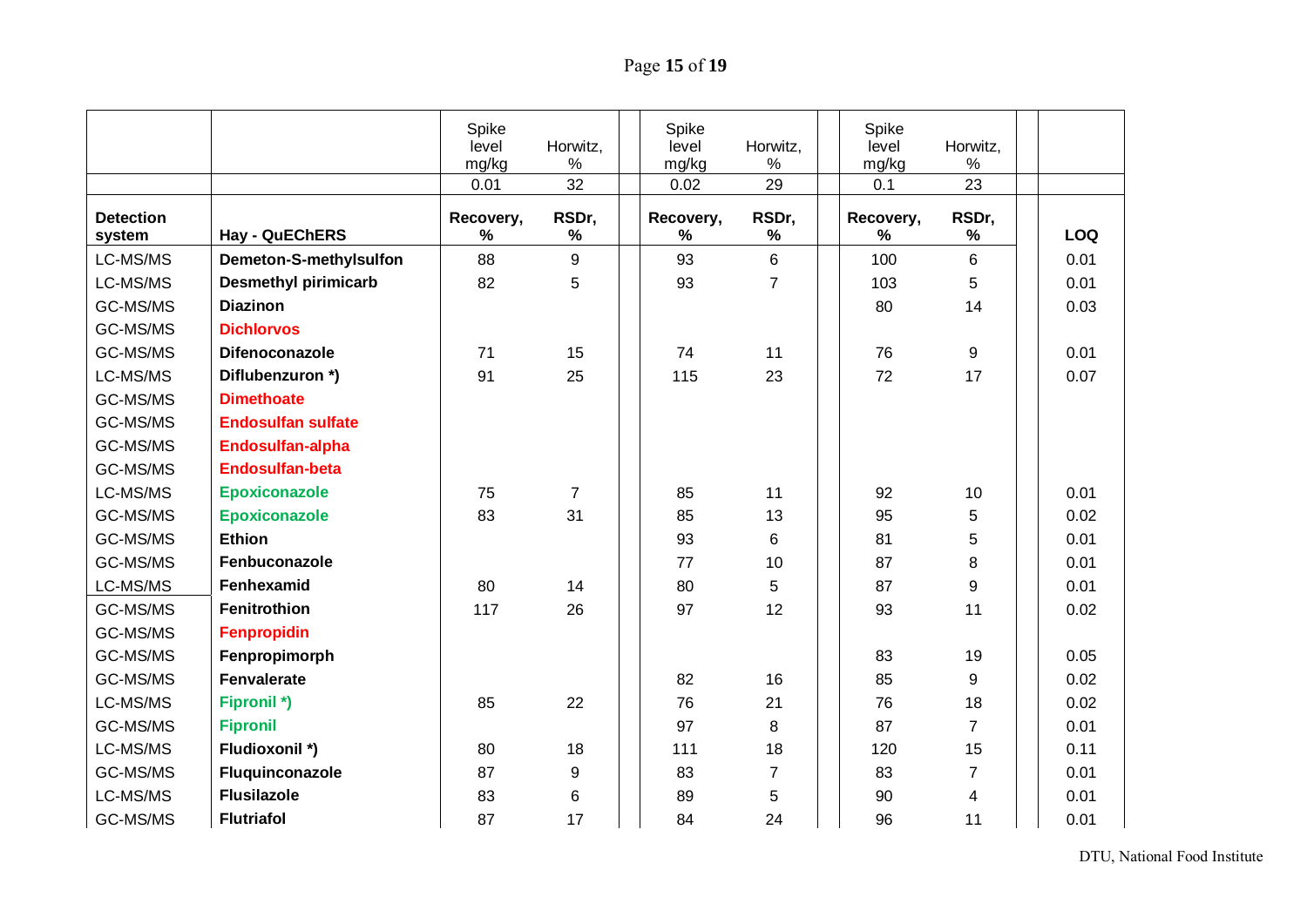# Page **16** of **19**

|                            |                        | Spike<br>level<br>mg/kg | Horwitz,<br>$\%$ | Spike<br>level<br>mg/kg | Horwitz,<br>$\%$ | Spike<br>level<br>mg/kg | Horwitz,<br>$\%$ |            |
|----------------------------|------------------------|-------------------------|------------------|-------------------------|------------------|-------------------------|------------------|------------|
|                            |                        | 0.01                    | 32               | 0.02                    | 29               | 0.1                     | 23               |            |
| <b>Detection</b><br>system | <b>Hay - QuEChERS</b>  | Recovery,<br>%          | RSDr,<br>℅       | Recovery,<br>%          | RSDr,<br>%       | Recovery,<br>%          | RSDr,<br>%       | <b>LOQ</b> |
| GC-MS/MS                   | HCH, -alpha            |                         |                  | 72                      | 22               | 84                      | 23               | 0.02       |
| GC-MS/MS                   | HCH, -beta             |                         |                  |                         |                  | 105                     | 18               | 0.06       |
| GC-MS/MS                   | <b>Hexaconazole</b>    |                         |                  |                         |                  |                         |                  |            |
| LC-MS/MS                   | <b>Imazalil</b>        | 86                      | 18               | 85                      | 8                | 89                      | 9                | 0.02       |
| LC-MS/MS                   | Imidacloprid           | 77                      | 24               | 85                      | 18               | 94                      | 12               | 0.02       |
| GC-MS/MS                   | Iprodione              |                         |                  | 99                      | 10               | 85                      | 9                | 0.03       |
| GC-MS/MS                   | Isoprothiolane         |                         |                  | 83                      | 20               | 89                      | 8                | 0.05       |
| LC-MS/MS                   | Isoproturon            | 100                     | 6                | 93                      | 10               | 90                      | $\overline{7}$   | 0.01       |
| LC-MS/MS                   | <b>Kresoxim-methyl</b> | 115                     | 20               | 93                      | 20               | 86                      | 10               | 0.03       |
| GC-MS/MS                   | <b>Kresoxim-methyl</b> |                         |                  | 86                      | 26               | 93                      | 18               | 0.07       |
| GC-MS/MS                   | Lambda-cyhalothrin     |                         |                  |                         |                  |                         |                  |            |
| GC-MS/MS                   | Lindane                |                         |                  |                         |                  | 93                      | 19               | 0.11       |
| LC-MS/MS                   | Linuron                | 85                      | 10               | 95                      | 5                | 101                     | 5                | 0.01       |
| LC-MS/MS                   | <b>Malaoxon</b>        | 83                      | 6                | 89                      | 8                | 97                      | 3                | 0.01       |
| GC-MS/MS                   | <b>Malathion</b>       |                         |                  | 96                      | 17               | 98                      | 8                | 0.05       |
| GC-MS/MS                   | <b>Metconazole</b>     |                         |                  |                         |                  | 71                      | 16               | 0.07       |
| LC-MS/MS                   | <b>Methacrifos</b>     | 85                      | 12               | 85                      | 16               | 89                      | 18               | 0.01       |
| LC-MS/MS                   | <b>Methomyl</b>        |                         |                  | 101                     | 14               | 118                     | 13               | 0.04       |
| LC-MS/MS                   | <b>Metribuzin</b>      | 102                     | 13               | 92                      | 11               | 81                      | 12               | 0.02       |
| GC-MS/MS                   | <b>Metribuzin</b>      |                         |                  | 94                      | 20               | 92                      | 10               | 0.06       |
| LC-MS/MS                   | <b>Omethoat</b>        | 70                      | 18               | 78                      | 8                | 92                      | 4                | 0.02       |
| LC-MS/MS                   | Oxydemeton-methyl      | 73                      | 11               | 81                      | $\overline{7}$   | 93                      | 8                | 0.01       |
| LC-MS/MS                   | Paclobutrazole         | 93                      | 16               | 89                      | 9                | 96                      | 4                | 0.02       |
| GC-MS/MS                   | <b>Parathion</b>       |                         |                  | 82                      | 22               | 82                      | 10               | 0.05       |
| GC-MS/MS                   | Penconazole            | 114                     | 15               | 95                      | 16               | 95                      | 10               | 0.05       |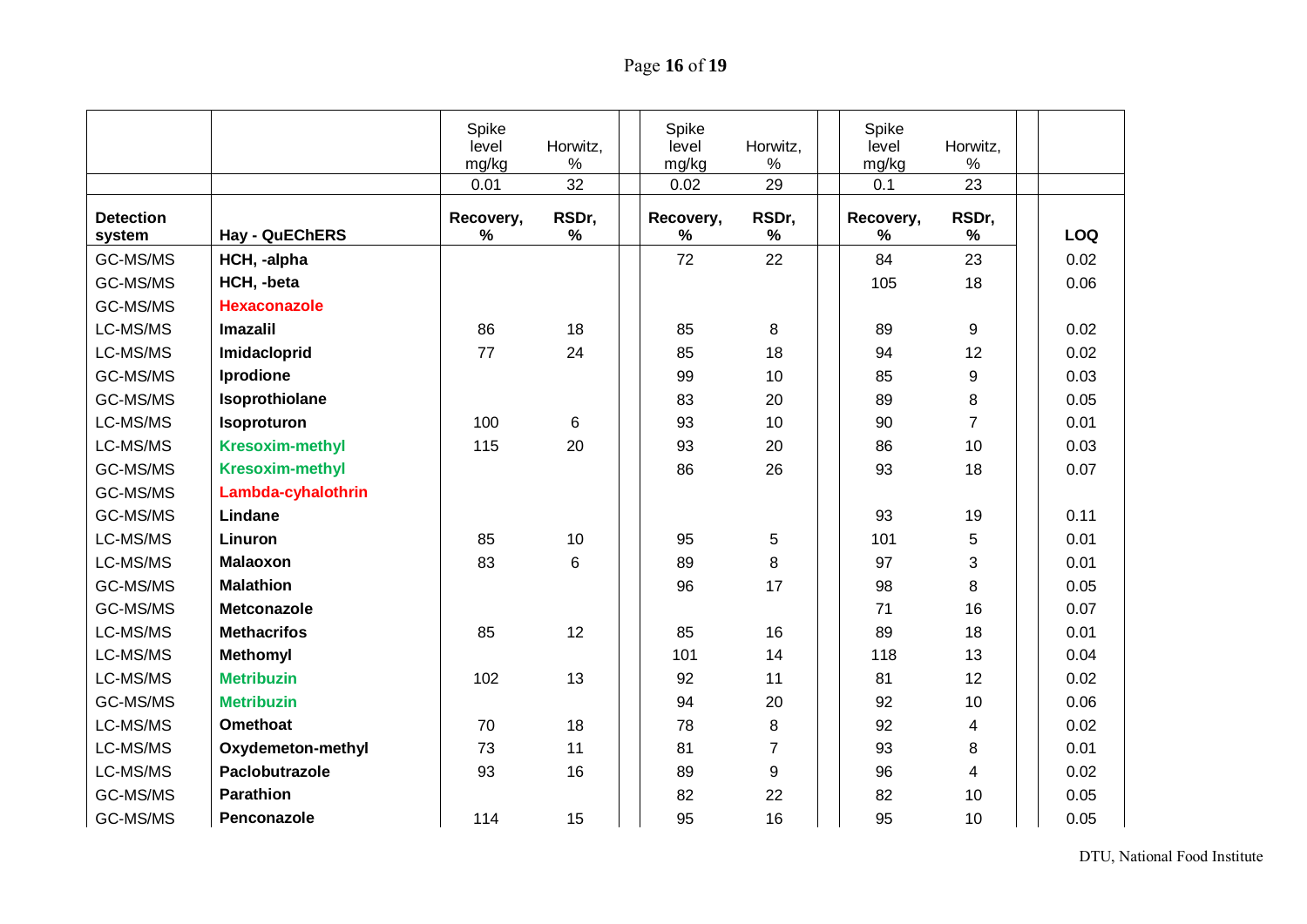# Page **17** of **19**

|                            |                          | Spike<br>level<br>mg/kg | Horwitz,<br>$\%$ | Spike<br>level<br>mg/kg | Horwitz,<br>$\%$ | Spike<br>level<br>mg/kg | Horwitz,<br>$\%$ |            |
|----------------------------|--------------------------|-------------------------|------------------|-------------------------|------------------|-------------------------|------------------|------------|
|                            |                          | 0.01                    | 32               | 0.02                    | 29               | 0.1                     | 23               |            |
| <b>Detection</b><br>system | Hay - QuEChERS           | Recovery,<br>%          | RSDr,<br>%       | Recovery,<br>%          | RSDr,<br>%       | Recovery,<br>%          | RSDr,<br>$\%$    | <b>LOQ</b> |
| LC-MS/MS                   | <b>Pendimethalin</b>     | 92                      | 28               | 93                      | 19               | 104                     | 19               | 0.03       |
| GC-MS/MS                   | <b>Pendimethalin</b>     |                         |                  |                         |                  | 91                      | 17               | 0.09       |
| GC-MS/MS                   | <b>Permethrin</b>        |                         |                  | 76                      | 20               | 98                      | 18               | 0.04       |
| GC-MS/MS                   | Phosphamidone            |                         |                  | 117                     | 11               | 103                     | 23               | 0.04       |
| LC-MS/MS                   | <b>Pirimicarb</b>        | 93                      | 11               | 100                     | 10               | 104                     | $\overline{4}$   | 0.01       |
| GC-MS/MS                   | <b>Pirimicarb</b>        |                         |                  | 89                      | 19               | 102                     | $\overline{7}$   | 0.05       |
| LC-MS/MS                   | <b>Pirimiphos-methyl</b> | 92                      | 4                | 91                      | 4                | 89                      | 3                | 0.01       |
| GC-MS/MS                   | <b>Pirimiphos-methyl</b> |                         |                  |                         |                  | 87                      | 8                | 0.04       |
| GC-MS/MS                   | <b>Prochloraz</b>        |                         |                  |                         |                  | 83                      | 20               | 0.10       |
| GC-MS/MS                   | Procymidone              | 120                     | 18               | 93                      | 17               | 95                      | 12               | 0.05       |
| GC-MS/MS                   | Propiconazole            |                         |                  | 72                      | 18               | 102                     | 21               | 0.04       |
| LC-MS/MS                   | Prothioconazole-desthio  | 100                     | 24               | 83                      | 11               | 82                      | 9                | 0.03       |
| LC-MS/MS                   | Pyraclostrobin           | 70                      | 8                | 84                      | 6                | 96                      | 5                | 0.01       |
| LC-MS/MS                   | <b>Pyrimethanil</b>      | 102                     | $\overline{7}$   | 87                      | 8                | 87                      | $\overline{7}$   | 0.01       |
| GC-MS/MS                   | <b>Pyrimethanil</b>      | 113                     | 9                | 103                     | 8                | 101                     | $\overline{7}$   | 0.02       |
| GC-MS/MS                   | Quinoxyfen               | 93                      | 24               | 79                      | 13               | 95                      | 19               | 0.03       |
| LC-MS/MS                   | Spiroxamine              | 98                      | 8                | 99                      | 9                | 100                     | 5                | 0.01       |
| GC-MS/MS                   | <b>Tebuconazole</b>      |                         |                  | 73                      | 9                | 88                      | 22               | 0.02       |
| LC-MS/MS                   | <b>Tebufenozide</b>      | 77                      | 26               | 90                      | 22               | 103                     | 10               | 0.02       |
| LC-MS/MS                   | <b>Thiacloprid</b>       | 88                      | 13               | 90                      | 12               | 98                      | 4                | 0.01       |
| GC-MS/MS                   | Thiamethoxam             |                         |                  |                         |                  | 117                     | 12               | 0.08       |
| LC-MS/MS                   | <b>Thiodicarb</b>        | 82                      | 9                | 77                      | $\overline{7}$   | 80                      | $\overline{2}$   | 0.01       |
| GC-MS/MS                   | <b>Triadimefon</b>       |                         |                  |                         |                  | 105                     | 23               | 0.15       |
| GC-MS/MS                   | <b>Triadimenol</b>       |                         |                  | 94                      | 13               | 87                      | 18               | 0.04       |
| LC-MS/MS                   | <b>Triazophos</b>        | 77                      | 13               | 87                      | 9                | 97                      | 6                | 0.01       |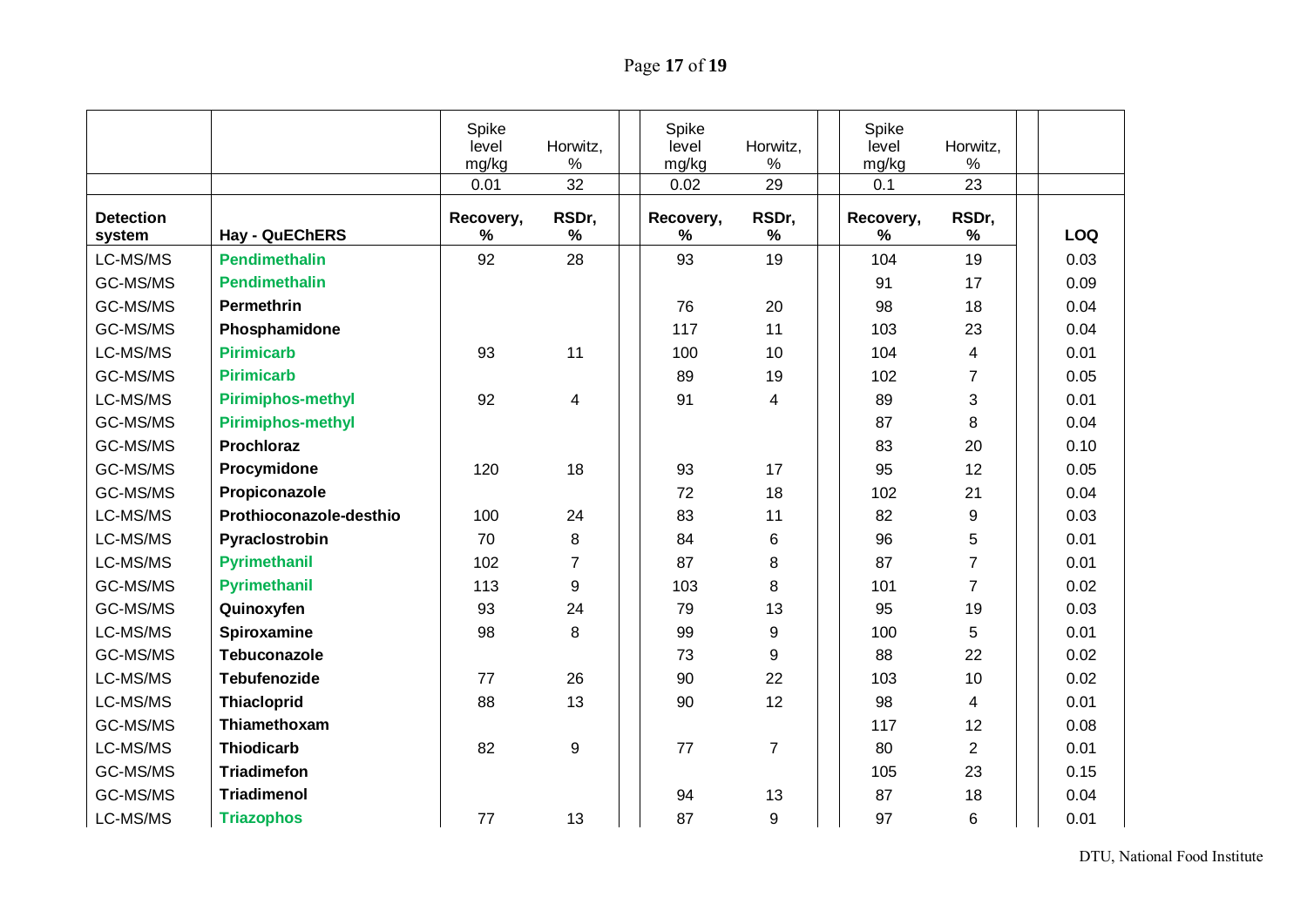|                            |                       | Spike<br>level<br>mg/kg<br>0.01 | Horwitz,<br>%<br>32 | Spike<br>level<br>mg/kg<br>0.02 | Horwitz,<br>%<br>29 | Spike<br>level<br>mg/kg<br>0.1 | Horwitz,<br>%<br>23 |            |
|----------------------------|-----------------------|---------------------------------|---------------------|---------------------------------|---------------------|--------------------------------|---------------------|------------|
| <b>Detection</b><br>system | <b>Hay - QuEChERS</b> | Recovery,<br>%                  | RSDr,<br>%          | Recovery,<br>%                  | RSDr,<br>%          | Recovery,<br>%                 | RSDr,<br>%          | <b>LOQ</b> |
| GC-MS/MS                   | <b>Triazophos</b>     |                                 |                     | 77                              | 24                  | 83                             | 14                  | 0.06       |
| LC-MS/MS                   | Tricyclazole          | 93                              | 11                  | 83                              | 10                  | 84                             | 23                  | 0.01       |
| GC-MS/MS                   | Trifloxystrobin       |                                 |                     |                                 |                     |                                |                     |            |
| GC-MS/MS                   | <b>Trifluralin</b>    |                                 |                     |                                 |                     |                                |                     |            |
| LC-MS/MS                   | Triticonazole         | 93                              | $6\phantom{1}$      | 91                              | 11                  | 89                             | 9                   | 0.01       |
| GC-MS/MS                   | Vinclozolin           |                                 |                     | 117                             | 16                  | 108                            | 10 <sup>°</sup>     | 0.06       |

\*) Pesticides analysed by negative ESI

Pesticides marked with red colour: Not validated

Pesticides marked with green colour: Validated on both LC-MS/MS and GC-MS/MS. However, for most of the pesticides the validation done by LC/MS/MS is the best.